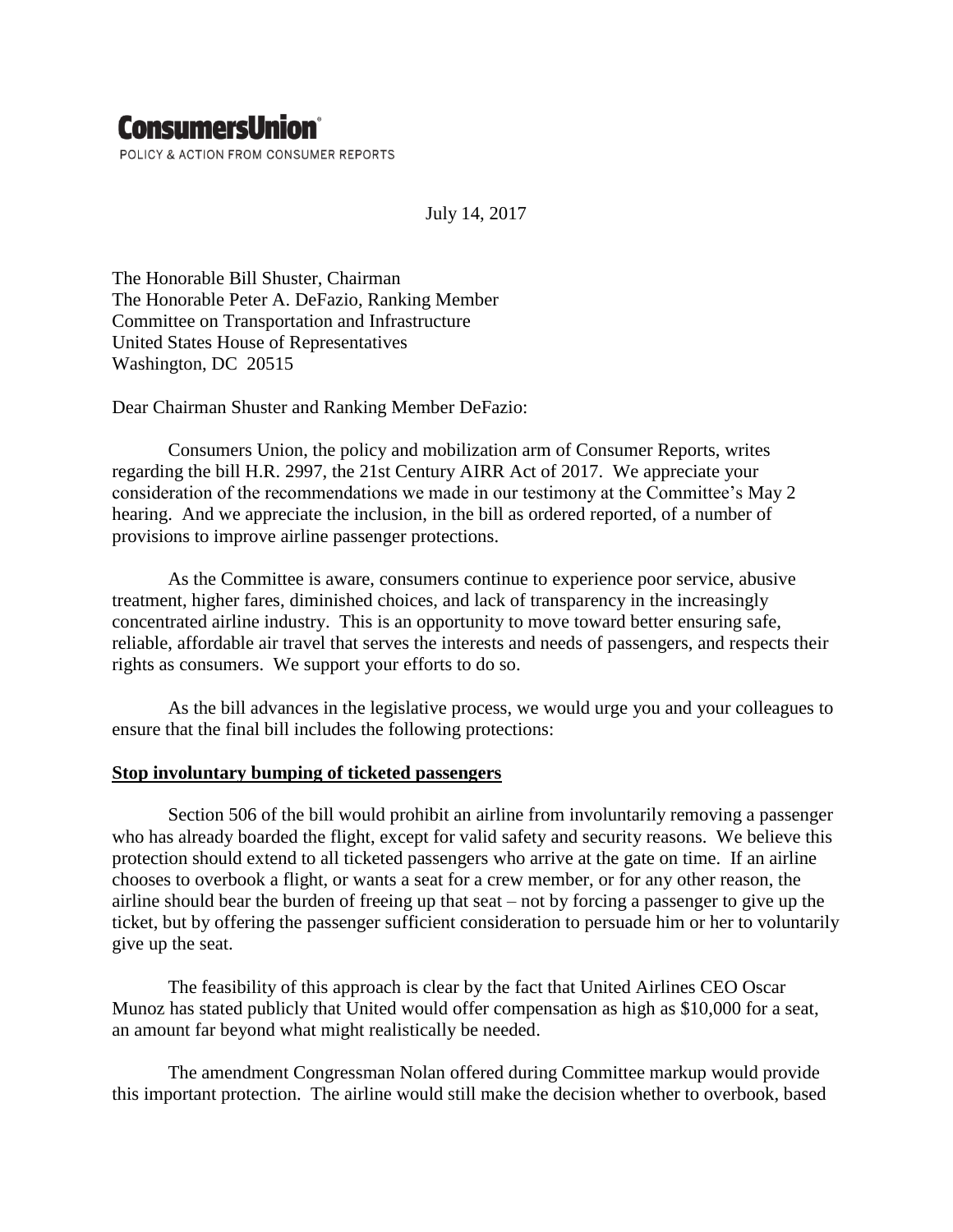on marketplace considerations, but the risk of doing so would be borne by the airline, not inflicted on its hapless passengers. The amendment was deferred so its drafting could be examined. We stand ready to assist you and your colleagues in ensuring that this amendment is added to the bill and is written in a way that fulfills its objective.

# **Maintain and improve transparency of airfares**

DOT regulations currently require that listed fares include all mandatory fees and taxes, making it easier for consumers to see the cost of travel as they shop for their ticket. We believe this benefit to consumers should be maintained and improved. Section 505 of the bill would allow airlines to obscure the mandatory fees and taxes by separating them and moving them to another location on the website. We urge you and your colleagues to remove this provision, and to build on the current requirements by making common optional fees, such as for checked and carry-on baggage, also more easily accessible, and to ensure that this pricing information is equally accessible on all shopping platforms, whether controlled by the airline or operated by an independent third party seller, thereby promoting competition and consumer choice and convenience.

# **Establish standards for minimum dimensions for passenger seats**

Congressman Cohen's amendment, added to the bill in Committee markup, directs DOT to establish requirements for minimum permissible dimensions for passenger seats. This is an important protection, not only for passenger comfort, but also for passenger health and safety, in light of concerns such as the increased risk of deep vein thrombosis, as well as the increased risk of impeding effective and safe evacuation. We recommend that passenger comfort also be made an explicit criterion, and that, until the new regulation is implemented, airlines not be permitted to further reduce seat dimensions in any aircraft.

#### **Establish a clear, concise Passenger Bill of Rights**

Congressman Nolan's amendment, added to the bill in Committee markup, requires airlines to provide a concise one-page statement clearly explaining to passengers what their rights to compensation are in the event of flight delays and cancellations, mishandled baggage, and other events with significant adverse effects, similar to what the European Union has had in place for a dozen years. This will be far more helpful to consumers than the voluminous, confusing, and one-sided contracts of carriage in which U.S. airlines specify what rights consumers have or, in many cases, do not have.

# **Establish transparency and consumer protections for air ambulance service**

Congressman Woodall's amendment, added to the bill in Committee markup, provides for a DOT rulemaking, based on input from an advisory committee with consumer representation, to require that charges for air ambulance transportation service be transparent and clearly separated out from charges for other medical services, and to provide other consumer protections as determined to be warranted. We believe these changes will be important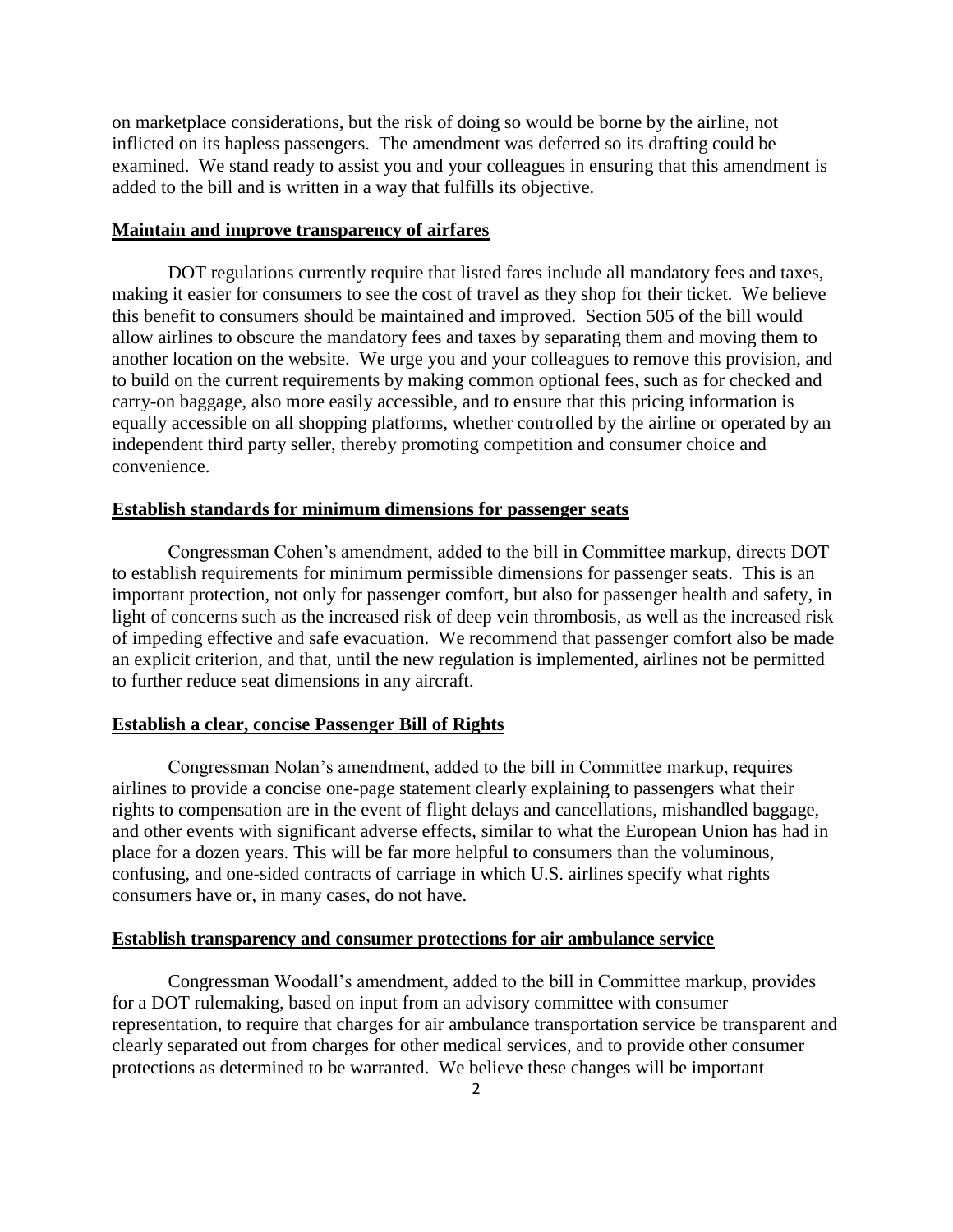protections for consumers, who too often are hit with unexpected, exorbitant, and unclear charges for air ambulance transportation service. We recommend also clarifying that states are not preempted from applying health insurance laws governing network participation, reimbursement, price transparency and balance billing to air ambulance service, to better enable consumers to obtain coverage under their insurance.

# **Defer action on privatizing air traffic control**

As we have previously noted, we believe there are serious potential ramifications, including for safety, coverage, and competition, in the proposal to transfer the nation's air traffic control system to a newly established non-profit corporation, turning air traffic control into a business proposition, and injecting corporate revenue-generating considerations into the core responsibility of ensuring safe and reliable coordination of flights in our skies and on our runways. We urge you and your colleagues to remove this provision so that action can be deferred until these important issues can be thoroughly examined and appropriately addressed.

#### **Other improved passenger protections**

We also support a number of other provisions in the bill strengthening protections for consumers, including:

- A ban on cell phone voice communication during flights. (Section 502)
- Supporting an advisory committee for aviation consumer protection. (Section 503)
- Strengthening required disclosures regarding application of insecticides in aircraft while in foreign countries, including aircraft operated by U.S. airlines. (Section 504)
- Supporting a modernized consumer complaints hotline. (Section 508)
- Creating an FAA task force on flight standards reform, which could address issues regarding outsourced aircraft maintenance, regional airline pilot training, and proper child restraints for children under the age of 2. (Section 332)

Ultimately, we also hope other important passenger protections can be included in the final bill:

- Improve monitoring of cabin air quality for passenger health and safety. (Senate bill, Blumenthal amendment, adopted in committee)
- Clarify that states are not preempted from applying health insurance laws governing network participation, reimbursement, price transparency and balance billing to air ambulance service, to better enable consumers to obtain coverage under their insurance. (S. 471, by Senator Tester)